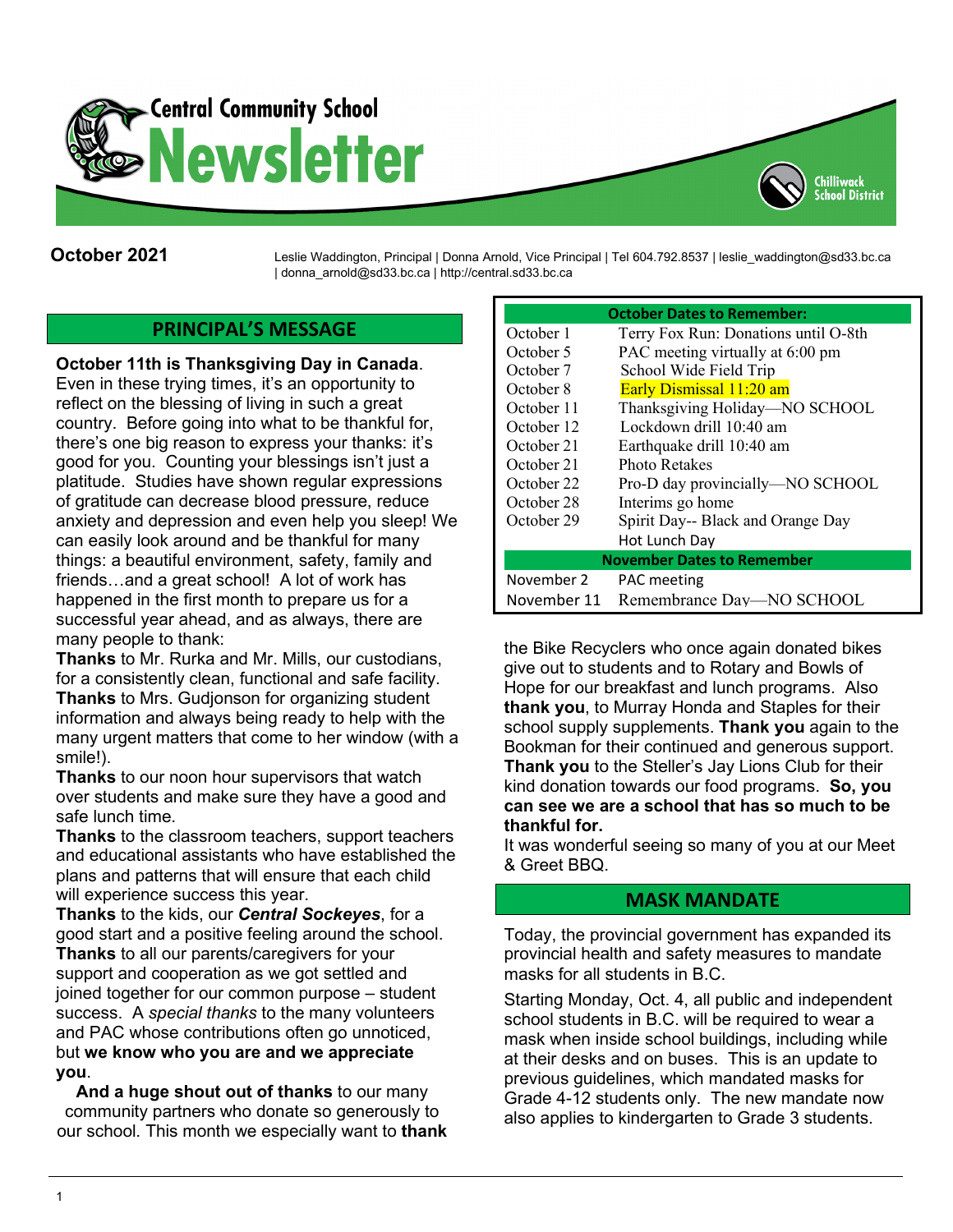

Masks are an effective layer of protection, in concert with other measures such as frequent hand washing, daily health checks and staying home when sick.

Here are some helpful links to use with your kindergarten to Grade 3 student about how to safely wear a mask.

- [https://www.youtube.com/watch?v=LsTSkU](https://www.youtube.com/watch?v=LsTSkUUK9v0) [UK9v0](https://www.youtube.com/watch?v=LsTSkUUK9v0)
- [https://thekidshouldseethis.com/post/how](https://thekidshouldseethis.com/post/how-to-wear-a-mask-in-school-kids-video)[to-wear-a-mask-in-school-kids-video](https://thekidshouldseethis.com/post/how-to-wear-a-mask-in-school-kids-video)

For more information on provincial health and safety measures in schools, see the

[Provincial COVID-19 Communicable Disease](https://www2.gov.bc.ca/assets/gov/education/administration/kindergarten-to-grade-12/safe-caring-orderly/k-12-covid-19-health-safety-guidlines.pdf)  [Guidelines for K-12 Settings.](https://www2.gov.bc.ca/assets/gov/education/administration/kindergarten-to-grade-12/safe-caring-orderly/k-12-covid-19-health-safety-guidlines.pdf) 

# **FIELD TRIPS AND STUDENTS IN**

## **GOOD STANDING**

As our teachers begin organizing many wonderful off campus experiences for their classes, it is important to remember that students attending must be in good standing. That means it is expected that in order for students to participate they must have demonstrated that they can follow the Sockeye code of conduct and can S.W.I.M. That is be Safe, Warm Hearted, have Integrity and be Mindful. Students who have not demonstrated this during the regular school days will be reviewed by their teacher to determine whether they will be able to participate. We need to know that students taking part will follow the directions and expectations of the teacher so they can be safe and respectful when leaving the school property.

Students not participating will be provided with an alternative setting at the school while their class is on a fieldtrip.

Our first school wide field trip is coming up on Thursday, Oct.  $7<sup>th</sup>$  as we head to the Blue Heron Reserve and a Vedder River Walk.

## **FOCUS OF THE MONTH**

I can keep my hands and feet to myself. (SAFE) When students have a conflict with peers, we encourage them to use their WITS. WITS stands for **W**alk away, **I**gnore, **T**alk it out and **S**eek help.

## **ATTENDANCE / ABSENT**

If you know that your child is absent on any given day, please be sure to call 604-792-8537 and let us know as early as possible. This is essential to help us ensure your child's safety. Thank you.

## **COVID**

Remember to complete the Daily Health Screen each morning before you send your child to school. If your child is showing any symptoms they are to stay home. **Once they are symptom free, they can return back to school.** We understand that this may be multiple days as we are entering cold and flu season. Please notify the office that your child will be away. If your child's symptoms worsen, you may wish to contact 811 for further assistance. If they get sick at school guardians will be contacted to pick up their child immediately. We appreciate your understanding with this protocol to ensure the health and safety of all.

## **STAFFING UPDATES**/**TRUSTEE**

We said goodbye to Ms. Lofthouse a few weeks ago as she is off preparing for the arrival of her second child. We wish her and her family all the best. We are currently in the process of hiring a replacement. Ms. Thorburn has been fantastic as she is the teacher of the class in the interim. Welcome to Mr. Baseer who the newest member to our EA team, providing extra support in the classroom to our students.

Central is happy to welcome Carin Bondar as our Trustee Liaison for our school this year.

## **SCHOOL HOURS**

Please be remined that the first morning bell rings at **8:15 am.** Classes begin at **8:20 am.** Children that arrive late miss important morning instruction and disrupt the teaching process. Please try to have your children at school on time. Dismissal is at **2:22 pm. Supervision** is provided 15 minutes before school begins and 15 minutes after**. Please note that students who arrive on the school grounds before or stay after these times are not supervised. Please do not drop off students before supervision begins in the morning.**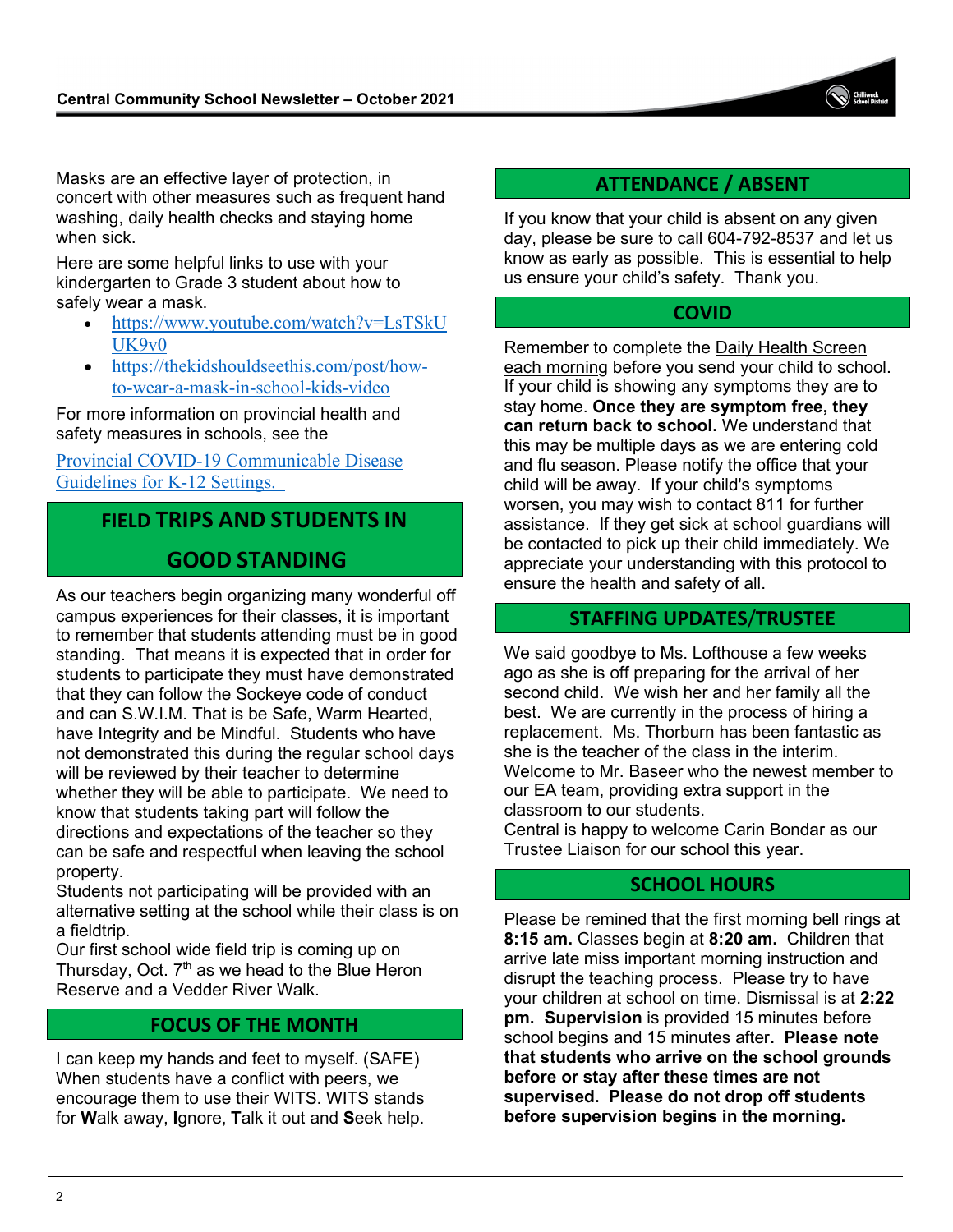## **EMERGENCY DRILLS**

Each year Central students participate in several emergency preparedness drills, such as fire, earthquake and lockdown. These drills help to prepare students in the event that a real disaster should occur. On Sept. 28<sup>th</sup> we held our first fire drill and on Oct. 12<sup>th</sup> we will have a lockdown drill. On the 21<sup>st</sup> of October, students will participate in a BC wide earthquake drill.

Last Friday we had a lockdown at Central that was not a drill, emphasizing the importance of practicing these emergency procedures.

### **BREAKFAST** /**LUNCH PROGRAM**

If your child is needing the support of our breakfast and lunch program, please make sure you have filled out the form. If you require a form, please contact your child's teacher.

For those people participating in the Starfish food backpack program, pick up dates are as follows:

**October 6 and 20 November 3 and 17 December 1 and 15 January 5 and 19 February 2 and 16 March 2 and 16 April 6 and 20 May 4 and 18 June 1 and 15**

Bags will be at the multipurpose room door from 2:20-2:45pm for pick up.

#### **FREE BIKES**

The Bike Recyclers, Steve and Penny have donated recycled bikes that have been fully repaired and are ready to ride. If your child does not have a bike and you would like one, please speak to your child's teacher and we will try to match him or her up with a bike!

#### **PARENT ADVISORY COMMITTEE**

If you have a child at Central, you *are* a member of Central's PAC (Parent Advisory Council). That gives you the privilege of having influence over decisions made, purchases, fundraising, recommendations made to the Principal, and connecting with the rest of the parents. **We encourage you to get involved as much as possible**–one of the key indicators of success in school is the amount of attention the parents/guardians give to their child's education.

Please join us for PAC meetings once a month on the first Tuesday (the next meeting is **October 5th at 6:00 pm virtually)**. A link to the Zoom meeting will be sent out Monday October 5<sup>th</sup> via email.

**PAC is looking for new active members to help** with the school hot lunch program once a month and fundraising. Please contact our PAC executive if you are interested: [central-pac@sd33.bc.ca](mailto:central-pac@sd33.bc.ca)

#### **BC FRUIT AND VEGETABLE PROGRAM**

Once again, Central Elementary will be a recipient of the Nutritional Fruit and Vegetable program. Students will receive a fruit or vegetable snack in the classroom several times a month.

#### **WEATHER AND WEAR**

We are entering the beautiful season of fall with the typical BC rainy weather. Please make sure your child has an appropriate jacket and boots, as we will continue to play outside for recess and lunch if it is just drizzling/lightly raining.

#### **SCHOOL SUPPLY MONEY**

School supplies were ordered and were ready for your children here at school when they arrived. We hope you have found this convenient. Payment is now due and should be made directly to your child's teacher. Students in grades 4 and 5 owe \$35.00 and students in K-3 owe \$30.00.

#### **X-COUNTRY**

Thank you to our coaches, Ms. Graham, Ms. Dueck, Ms. Blaschek and Mr. McHale for coaching our xcountry team. This Thursday, Oct.  $7<sup>th</sup>$  they will have their first run at F.G. Leary.

#### **CENTRAL STRONGSTART**

Hi, from Kim Karr our StronStart facilitator! StrongStart is a parent participation program for children up to 5 years of age. It is a wonderful dropin program where you can come and have fun with other parents and children. We have crafts, painting, blocks, cars, dolls, puzzles, playdough, and snacks. Library time is on Tuesdays. Open Mon– Fri from 8:30-11:15 a.m. Drop in **Your child(ren) must be registered in order to attend Strong Start.** Go to